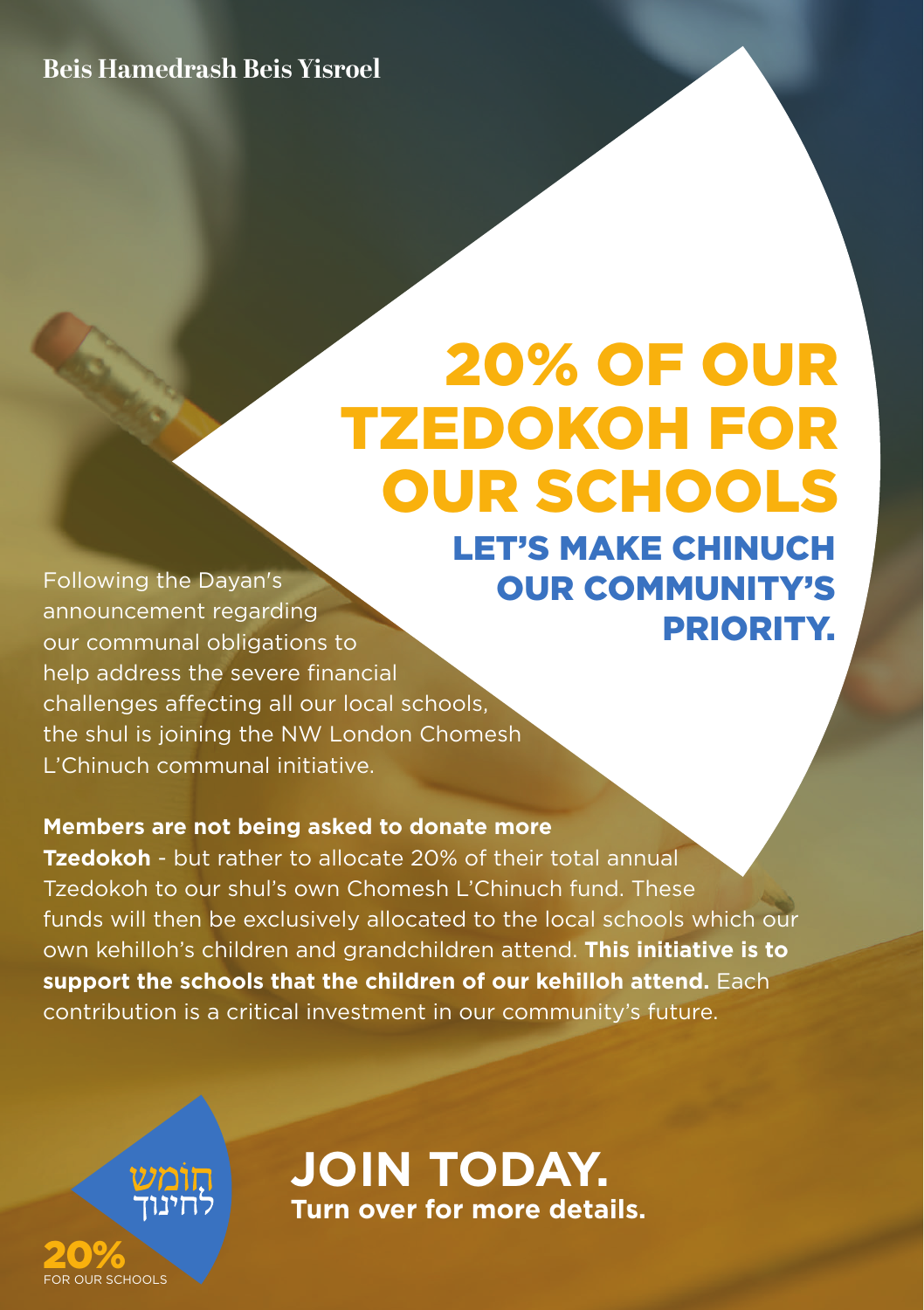#### Why is our schools' financial situation so challenged?

A combination of slashed real-terms government funding, additional indirect payroll costs and increased cost of Ofsted compliance have created severe financial challenges on top of the existing £7,000,000 annual schools' shortfall. This is risking staff redundancies and reductions in programmes and resources.

#### Am I required to give more Tzedokoh?

No. This new initiative does not request that you increase your already generous existing total Tzedokoh contributions. Rather, every member is encouraged to allocate an appropriate percentage (preferably 20%) of their annual Tzedokoh donations to the BHBY Chomesh L'Chinuch fund.

#### How are the funds allocated?

The funds will be solely distributed amongst the schools attended by the kehilloh's (grand/)children, proportional to the number of the kehilloh's (grand/)children attending each school. However, if you wish, you may specify which local schools (and their percentage allocation) should receive your donations.

#### Can I donate directly to the schools, and not via the Shul fund? What are the benefits of donating via Chomesh L'Chinuch?

Precedents from other fund raising activities clearly demonstrate that a structured communal response to a communal challenge has far greater success. Additionally, if a significant majority of our BHBY kehilloh join Chomesh L'Chinuch, then other kehillos in NW London will be strongly encouraged to emulate the success and join the initiative. This will help us meet the NW London Chomesh L'Chinuch initial target of £1,000,000 per annum for our schools.

#### As a parent paying my school fees, what are my obligations?

As a member of the kehilloh, one is halachically obligated to support your local schools, even if one has paid full school fees. Especially, as for all schools whether state-funded or not, the school fees per pupil simply do not cover the costs of education per pupil.

#### $\odot$  How is this initiative being rolled out in North West London?

Chomesh L'Chinuch was successfully launched in GGBH in 2015, and adopted by Hendon Adass in 2017. In total over £260,000 has been distributed (as of Jan 2018). We have received a very positive reaction from the local Rabbonim - and of course, the schools. Chomesh L'Chinuch aims to expand to all the NW London kehillohs and raise over £1,000,000 per year for our local schools.

#### Are my donations confidential?

Your donations to Chomesh L'Chinuch are completely confidential. Neither the shul office nor the BHBY CLC representatives have knowledge of the amounts that you are donating to Chomesh L'Chinuch.

#### As a reasonably affluent community who donate substantial sums to Tzedokoh,  $\odot$ are our schools not already receiving a significant amount of support?

Unfortunately this is not the case. Our research indicates that over 80% of our NW London community give less than 10% of their total Tzedokoh allocation to local schools (excluding fees). Given our schools' £7,000,000 annual shortfall, this share is clearly far too low and damaging the chinuch of our (grand)children. If everyone in the NW London community was to donate 20% of their Tzedokah to our schools, this would significantly address the annual shortfall and enable us to deliver the best chinuch possible to the children in our community.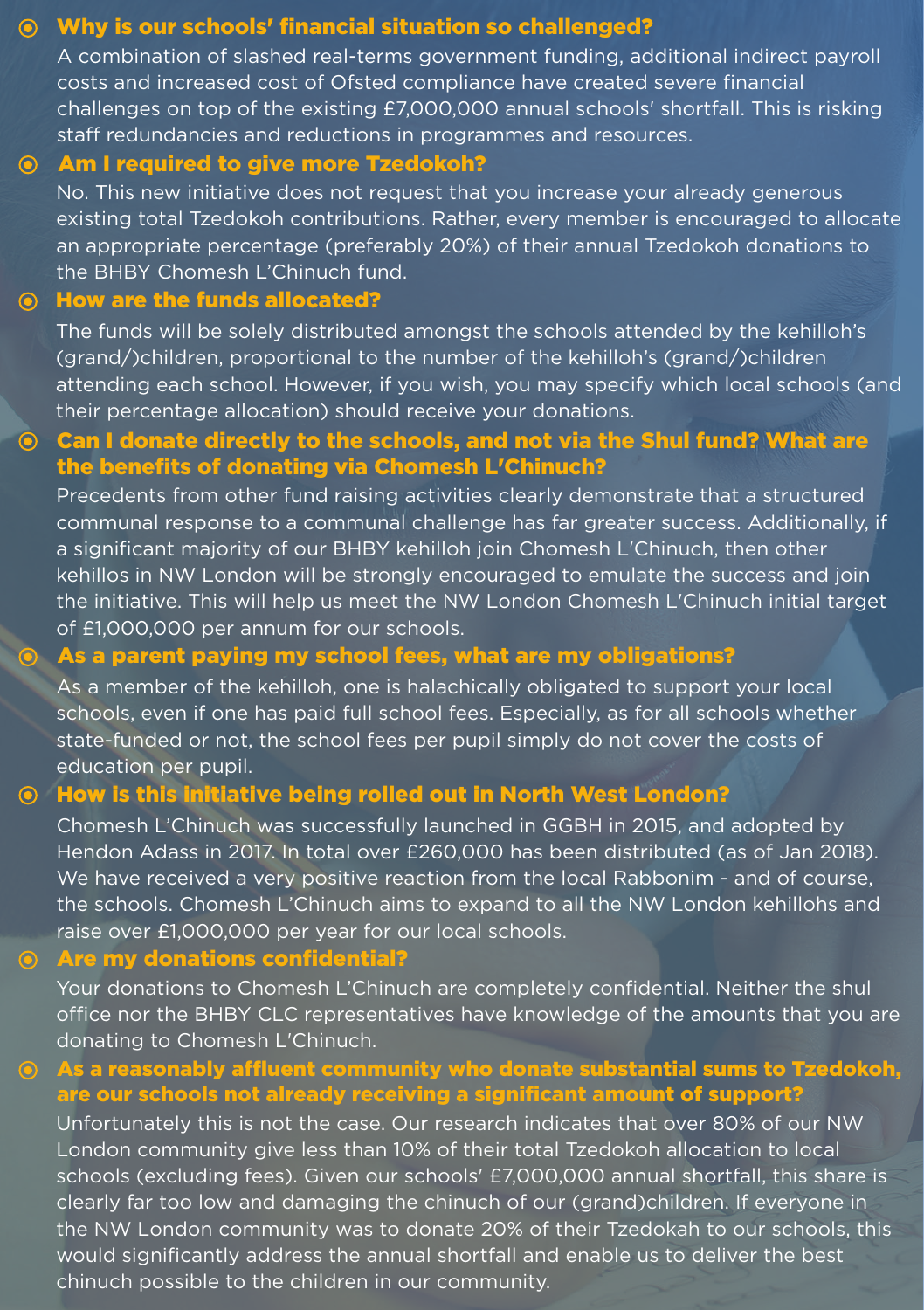# HOW DO I JOIN CHOMESH L'CHINUCH?

We would encourage you all to join this programme by setting up a regular monthly payment, as this will ensure that our schools can receive a regular income and plan their budget and teaching resources accordingly.

To join Chomesh L'Chinuch, please follow two easy steps: **Set-up** and **Inform**

#### 1 **Set-up Your Regular Donation**

#### **Contact Your Bank or Charity Voucher Company**

To instruct them to set up a monthly standing order request to be credited to Chinuch 20 Ltd (or for Charity Voucher companies, make payable to "BHBY CLC")

- Sort Code 23-05-80, Account Number 23949121
- Using Reference "BHBY CLC (and your name)"

Attention Achisomoch clients – you may request them to set up 'Percentage Standing Order', whereby your chosen percentage (eg 20%) of your future deposits to Achisomoch are automatically transferred to BHBY Chomesh L'Chinuch.

#### **Use the Chomesh L'Chinuch Standing Order Form**

Alternatively, you may use the Chomesh L'Chinuch standing order mandate form as enclosed and also available on www.chinuch20.org/bhby. Please complete, sign and send to Chomesh L'Chinuch (see address below) or you can send directly to your Bank/Charity Voucher company.

#### **For cheques/vouchers or written enquiries to Chomesh L'Chinuch (CLC)**

Our postal address is: BHBY CLC, c/o Achisomoch, 35 Templars Avenue, NW11 0NU

#### 2 **Inform the Chomesh L'Chinuch office**

Once you have set up your donations, please email bhby@chinuch20.org to inform the Chomesh L'Chinuch office that you have set up your donations for BHBY Chomesh L'Chinuch.

You may include in your email, the guidance to Chomesh L'Chinuch, to distribute your donations to specific school(s), please inform us which school(s) and what percentage. Otherwise your donation will be allocated as part of the general BHBY Chomesh L'Chinuch fund to schools in proportion to those attended by the children and grandchildren of our kehilloh.